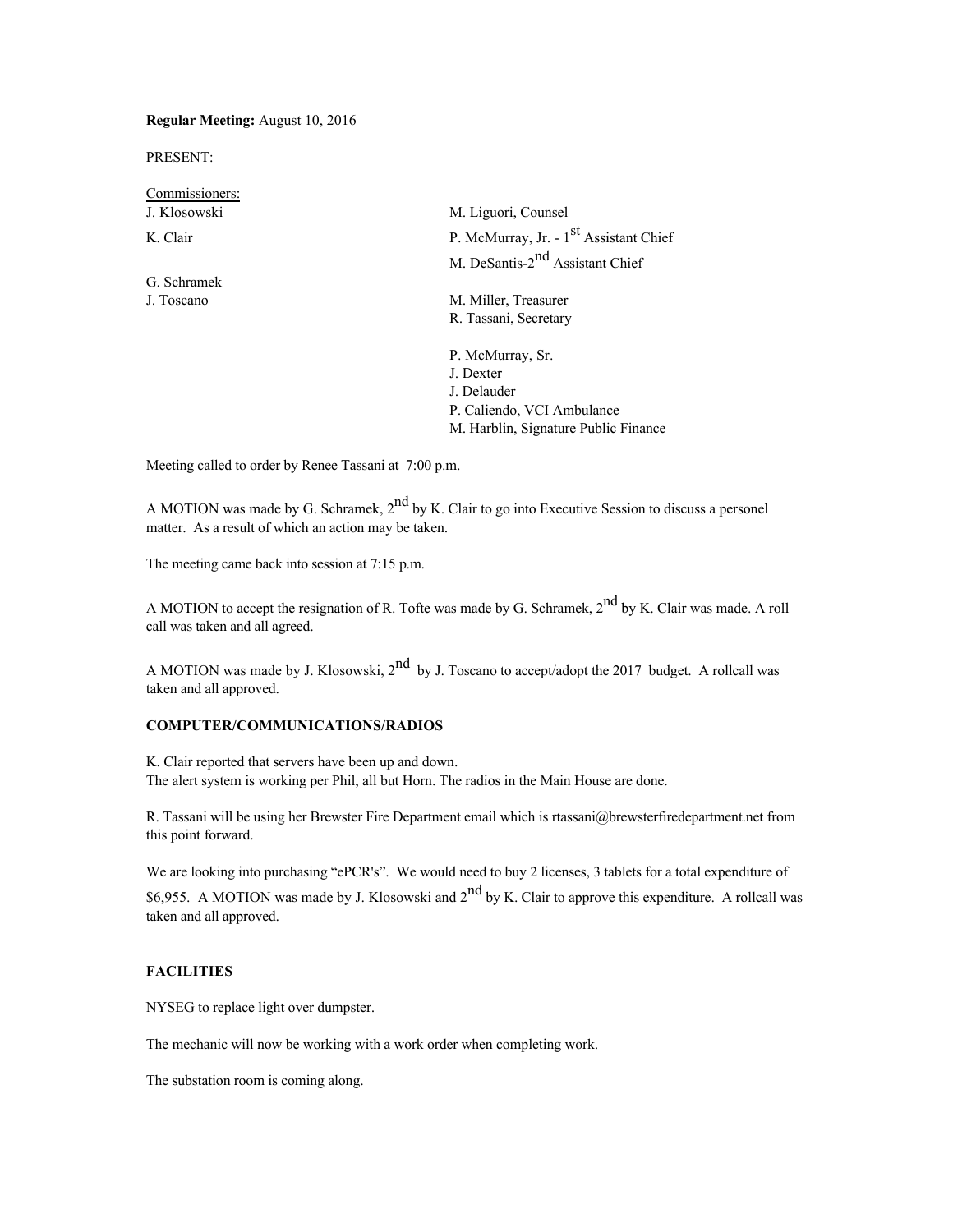The BID for Snow Plow removal has been prepared and will be posted to both papers for 30 days.

One survey was received from **Bergendorff-Collins.**

A quote for the Survey of the Main House from Terry Bergendorff Collins was received of \$4160. A MOTION was made by G. Schramek,  $2^{nd}$  by J. Toscano to accept this expenditure. A roll call was taken and all approved.

# **FIRE AND EMS EQUIPMENT**

J. Toscano will now be signing off on all EMS supplies that are ordered.

# **FIRE ROADS**

Fire Roads are being worked on. K. Clair is working on signs. P. McMurray mentioned that there is a dry hydrant by Holly Streams that is not working. They are looking for a contractor to fix it.

### **FIRE PREVENTION**

No new business.

#### **GRANTS**/**AWARDS**

No new business.

# **INSTALLATION DINNER**

No new business.

### **INSURANCE CLAIMS/VFBL**

No new business.

# **LEGAL CONTACT/REPORTS**

M. Liguori prepared the Snow Plow Bid and the Resolution for the trucks M. Liguori prepared a "Release of Liabilities form for Putnam County. A MOTION was made by J. Klosowski to table this until next month.

## **LOSAP**

No new business.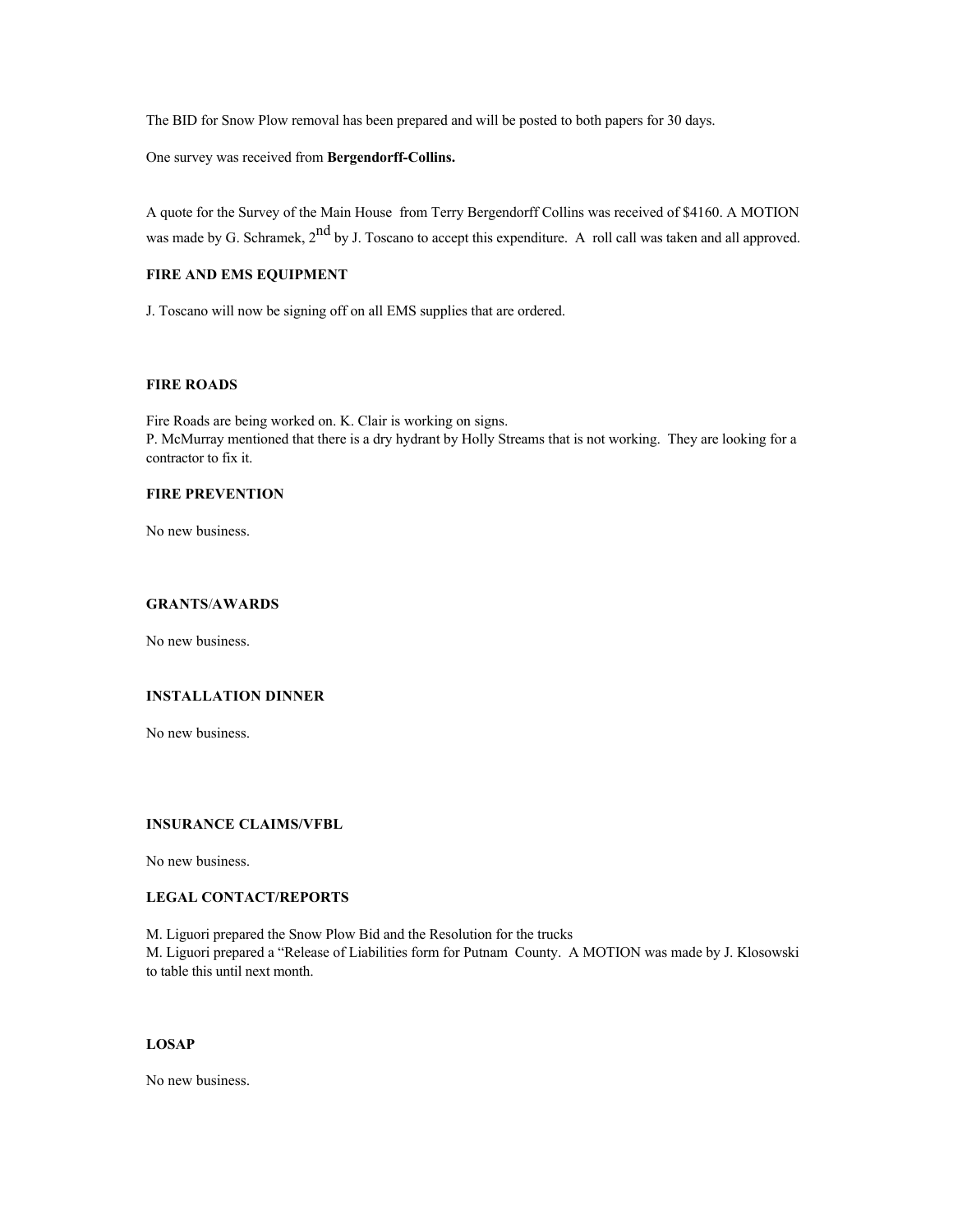## **EQUIPMENT/FABRICATION**

P. McMurray will be doing gear inspection starting Monday nights.

### **OSHA MANDATES**

Bailouts class is coming up. P. McMurray will be setting up train the trainer classes. Monies have been approved.

# **VEHICLE MAINTENANCE**

11-7-1 Tires & Alignment, due back 8/11 11-7-2 Emergency Brake needs repairing 11-4-1 Wheel has damage over a year now per J. Dexter

11-1-2 Monthly Mileage: 1,728 11-1-3 Monthly Mileage: 1, 904

11-6-1 Compartment, Rick is working on.

# **RECRUITMENT AND RETENTION**

No new business.

### **CHIEF'S REPORT**

No new business.

# **EMS**

In the new EMS contract,,the EMS workers will be mandated to enter PCR's.

TRAINING & TRAVEL

# **FUTURE CAPITAL PROJECTS**

No new business.

#### **NEW APPARATUS**

G. Schramek is having an ambulance come so everyone can look at it tonight.

There was a Truck Committee Meeting. They reviewed the specs on the ladder and brush truck. The committee decided to go with the Dodge 5500 cab and chassis instead of the Ford. Specs to be changed and reviewed again, also some changes to the ladder truck (to be reviewed/changed). They also reviewed a tanker/pumper There will